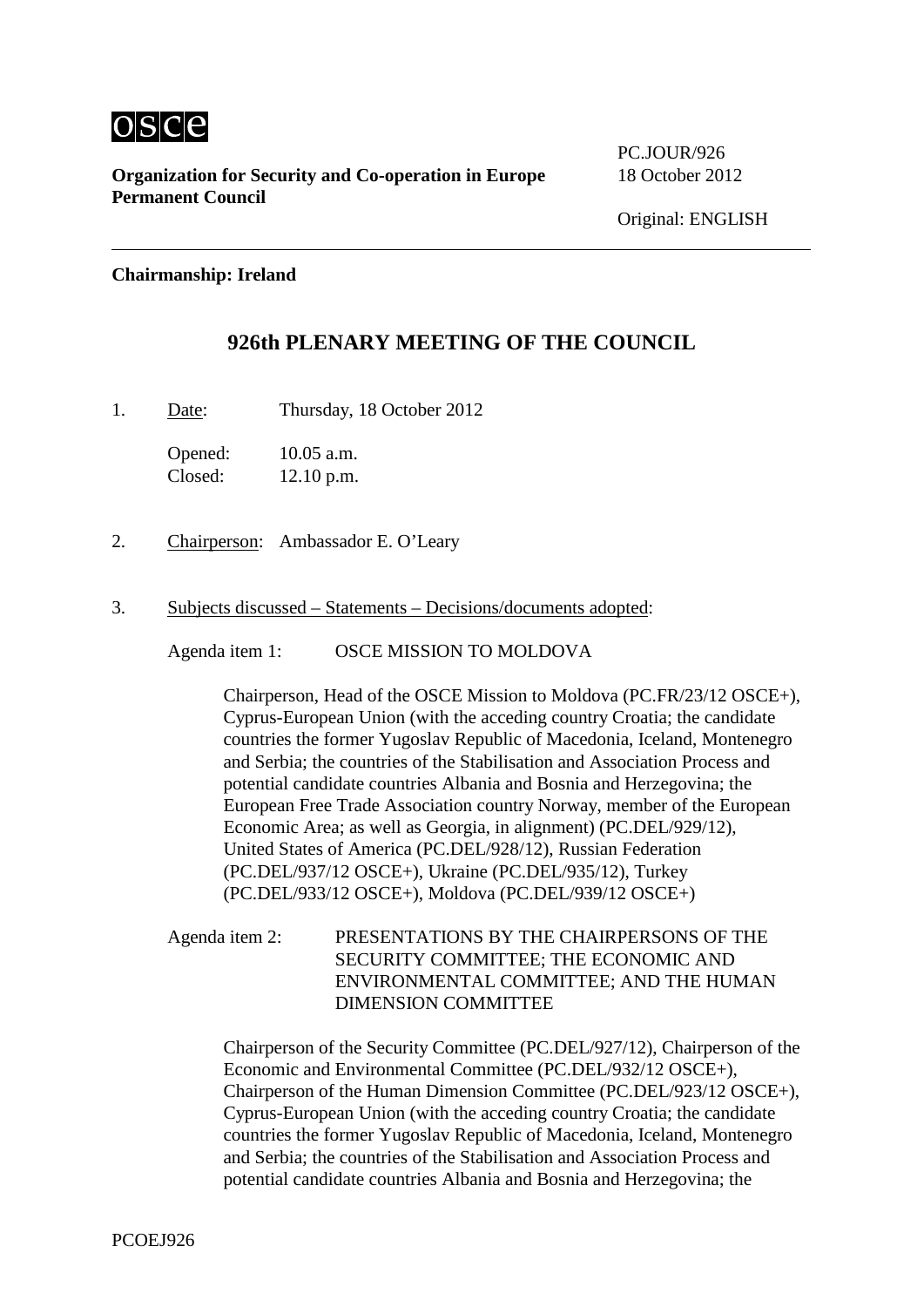European Free Trade Association countries Liechtenstein and Norway, members of the European Economic Area; as well as Andorra, Georgia, Moldova and San Marino, in alignment) (PC.DEL/934/12), United States of America (PC.DEL/930/12), Russian Federation (PC.DEL/938/12 OSCE+), Chairperson

## Agenda item 3: REVIEW OF CURRENT ISSUES

None

## Agenda item 4: REPORT ON THE ACTIVITIES OF THE CHAIRPERSON-IN-OFFICE

*Visit by the Personal Representatives of the Chairperson-in-Office on Combating Racism, Xenophobia and Discrimination, also Focusing on Intolerance and Discrimination against Christians and Members of Other Religions; on Combating Anti-Semitism; and on Combating Intolerance and Discrimination against Muslims to Azerbaijan from 8 to 11 October 2012 and to Armenia from 15 to 18 October 2012*: Chairperson (CIO.GAL/141/12)

Agenda item 5: REPORT OF THE SECRETARY GENERAL

- (a) *Announcement of the distribution of a written report of the Secretary General (SEC.GAL/203/12 OSCE+)*: Secretary General
- (b) *Fifth meeting of the Open-ended Working Group on the Conflict Cycle, to be held on 19 October 2012*: Secretary General (SEC.GAL/203/12 OSCE+)

Agenda item 6: ANY OTHER BUSINESS

- (a) *Fourteenth Summit of La Francophonie, held in Kinshasa, the Democratic Republic of Congo, on 13 and 14 October 2012*: Switzerland (also on behalf of Albania, Andorra, Armenia, Belgium, Bulgaria, Canada, Cyprus, the former Yugoslav Republic of Macedonia, France, Greece, Luxembourg, Moldova and Romania)
- (b) *Recent election observation activities by the OSCE Parliamentary Assembly and co-operation between the ODIHR and the OSCE Parliamentary Assembly with regard to election observation*: OSCE Parliamentary Assembly
- (c) *Distribution of the Report of the Initiative for the Development of a Euro-Atlantic and Eurasian Security Community (IDEAS)*: Germany (also on behalf of France, Poland and the Russian Federation) (PC.DEL/931/12 OSCE+)